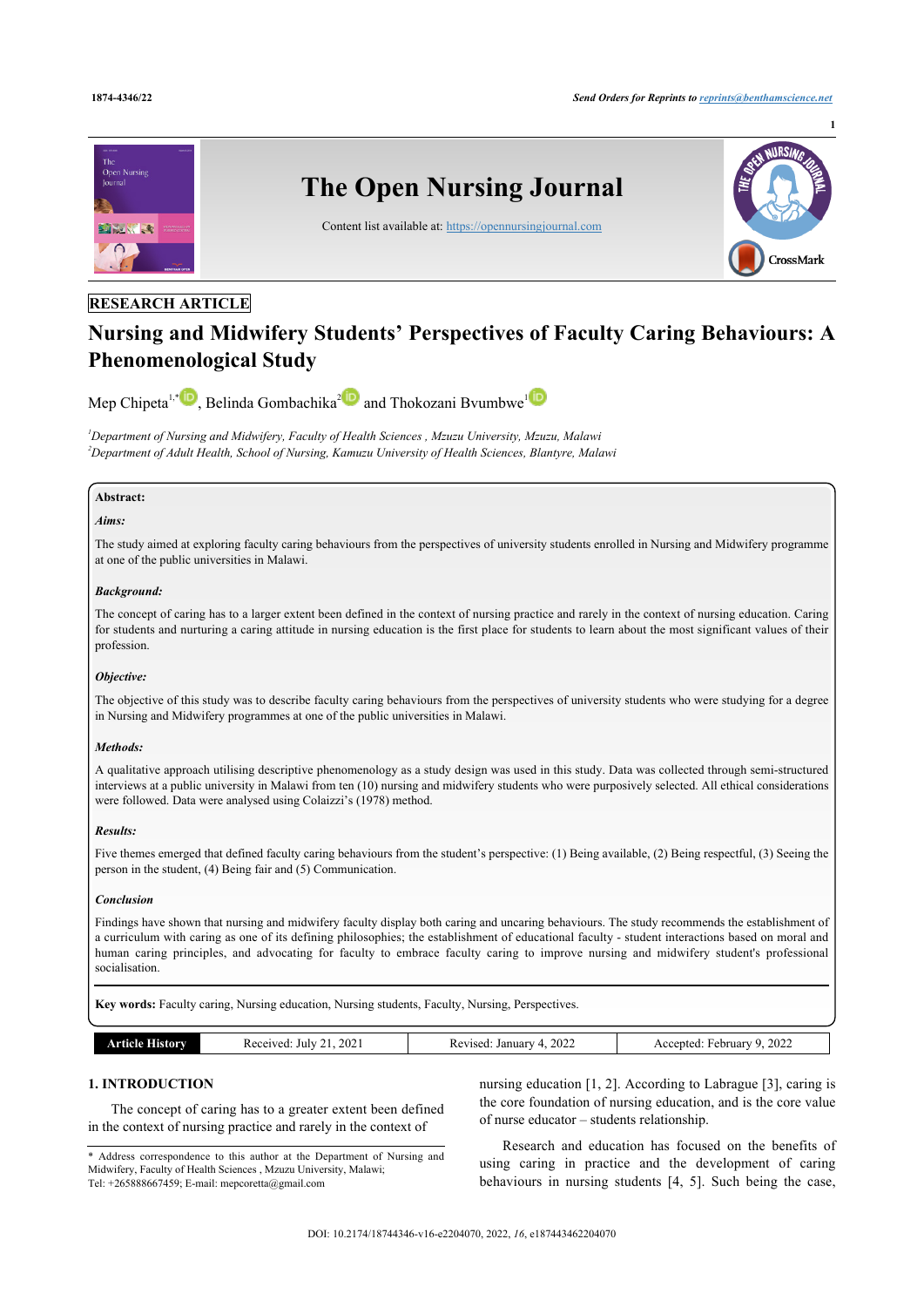#### **2** *The Open Nursing Journal, 2022, Volume 16 Chipeta et al.*

efforts are made to equip students with knowledge, skills and positive attitudes to be able to effectively care for patients. However, it is believed that for one to care for another, care must be shown or demonstrated to that individual first [\[6\]](#page-7-5). Therefore, students need to experience caring first for them to care for 'others' including their patients.

Nursing and other health occupations have adapted caring as a central concept of their curriculum[[7](#page-7-6)], arguing that including caring in the curriculum allows for caring to be carried on in the education process as well as after graduation [[3](#page-7-2), [8](#page-7-7)]. The caring curriculum described by Bevis and Watson in 1989 as a "new pedagogy for nursing", provided an impulse for curriculum change in nursing [[9](#page-7-8)]. This curriculum revolution called for an altered perception of how caring was taught and the role of nursing educators [\[2\]](#page-7-1). According to Beck [[10](#page-7-9)], the revolution called for improving caring practices by means of relationships between faculty and students as well as between faculty. Regardless of how caring is integrated in the curriculum, nurse educators have agreed that faculty caring is an indispensable component in nursing education, which is transmitted directly to nursing practice [[11](#page-7-10)]. Faculty need to exhibit caring behaviours to their students so as to create an environment that is conducive for learning, and also instil behaviours that will continue for the rest of their nurse's life [[10\]](#page-7-9) and develop the competence of caring [[6](#page-7-5)].

Caring in nursing education is a concept expressed through interactions among the nursing faculty, between the faculty and nursing students, among nursing students and between nursing students and patients [\[12](#page-7-11)]. Noddings [\[13](#page-7-12)] indicates that nurse educators should espouse caring student-teacher relationships as this enables students to implement caring practices. However, there appears to be no clear conceptualization of what this entails and what each of these areas could be, hence has been found worthy of investigation.

Successful development of students into a caring professional, largely depends on the quality of faculty–students' relationships and the nursing education environment at large [[5](#page-7-4)]. The reciprocal interaction that occurs between students and faculty helps students grow as caring individuals, thus making nursing education an ideal place for developing, enhancing, and promoting students' caring behaviors[[3](#page-7-2)].

Recently, nursing education is moving towards a caring paradigm based on humanistic framework where caring has the main impress in the teaching and learning process[[14\]](#page-7-13). Nursing faculty are trying to incorporate caring as a valued basis in philosophical principles and educational programmes [[14\]](#page-7-13). However, little is known about how students perceive caring behaviours. Therefore, there is a need to understand what faculty caring entails from the students' perspective to incorporate such attributes into the curriculum.

#### **1.1. Nurse Education and Lecturers' Roles in Malawi**

Clinical teaching is an essential component in the education of undergraduate nursing/midwifery students as it helps in the transferring and actualization of theoretical knowledge into practice [\[15](#page-7-14)]. Clinical supervision and support of learners in the clinical area forms an optimal clinical

learning experience as learners should be satisfied with aspects of personalization in clinical learning [[16\]](#page-7-15). The role of clinical teaching in Malawi lies in both the Clinical staff, Clinical instructors/preceptors and lecturers with training institutions relying more on registered nurses working on the ground to guide and assist students during their clinical experiences [\[15](#page-7-14)]. However, Malawi is among countries with the most strained health systems in sub-Saharan Africa[[17,](#page-7-16) [18](#page-7-17)], affecting the nursing staff to teach students [\[19](#page-8-0)]. There is increased disease burden in Malawian hospitals in the face of the shortage of nursing staff, increased student intake in nursing colleges and inadequate faculty members [[20\]](#page-8-1).

There is evidence of adequate learning gains by students when clinical staff take charge of student learning[[21](#page-8-2)]. However, it is noted that nurses could be experts in their clinical field but might not be able to transfer such expertise to students [[19\]](#page-8-0). Bvumbwe *et al*. [[19\]](#page-8-0) reported strategies to build capacity of clinical staff through preceptor ship and mentorship to impart clinical teaching skills on clinical staff. However, students teaching still remains a challenge due to shortage of staff [[22](#page-8-3)]. As such, nurse educators in Malawi are expected to accompany student nurses to the clinical area [[22](#page-8-3)] and support their learning[[23\]](#page-8-4). This is also in line with the educational standards by the Nurses and Midwives Council of Malawi which stipulates that the ratio of Clinical instructors, lecturers, practice teacher to students in the clinical sites shall be maximum of 1: 10 and 1:5 for nursing and midwifery respectively [[24\]](#page-8-5). However, this is often not possible in Malawi due to the shortage of academic staff in nursing training institutions [\[25](#page-8-6)].

There are a few nursing colleges that have employed clinical preceptors/clinical instructors but this is not adequate. Such being the case, lecturers are required to take part in clinical teaching. They therefore take the role of clinical instructors when in clinical settings. However, there is evidence that lecturers do not effectively support students during clinical placements and nursing students are commonly left unsupervised [[26](#page-8-7)]. Mbakaya *et al*. [[22](#page-8-3)] reported that there is lack of proper guidance and continuous supervision by lecturers leading to nursing students learning incorrect procedures, become incompetent and lose interest in the nursing profession as they feel frustrated. Literature reports negative impact of lack of supervision and clinical teaching by faculty members on students learning in Malawi. Msiska *et al*. [[26\]](#page-8-7) reported that lecturers visit the clinical setting occasionally and students feel abandoned regarding themselves as "lost sheep". Chipeta *et al*. [\[27](#page-8-8)] reported that lack of clinical supervision and teaching by lecturers negatively influenced students learning as it did not just deprive them of the much needed knowledge and skills but they were also a risk to patients due their incompetence and unskilful acts. On the other hand, literature shows that faculty's availability for clinical teaching had a positive learning experience to students [[19,](#page-8-0) [22](#page-8-3), [23,](#page-8-4) [27](#page-8-8), [28\]](#page-8-9).

# **2. MATERIALS AND METHODS**

#### **2.1. Study Design**

The study employed qualitative approach, utilising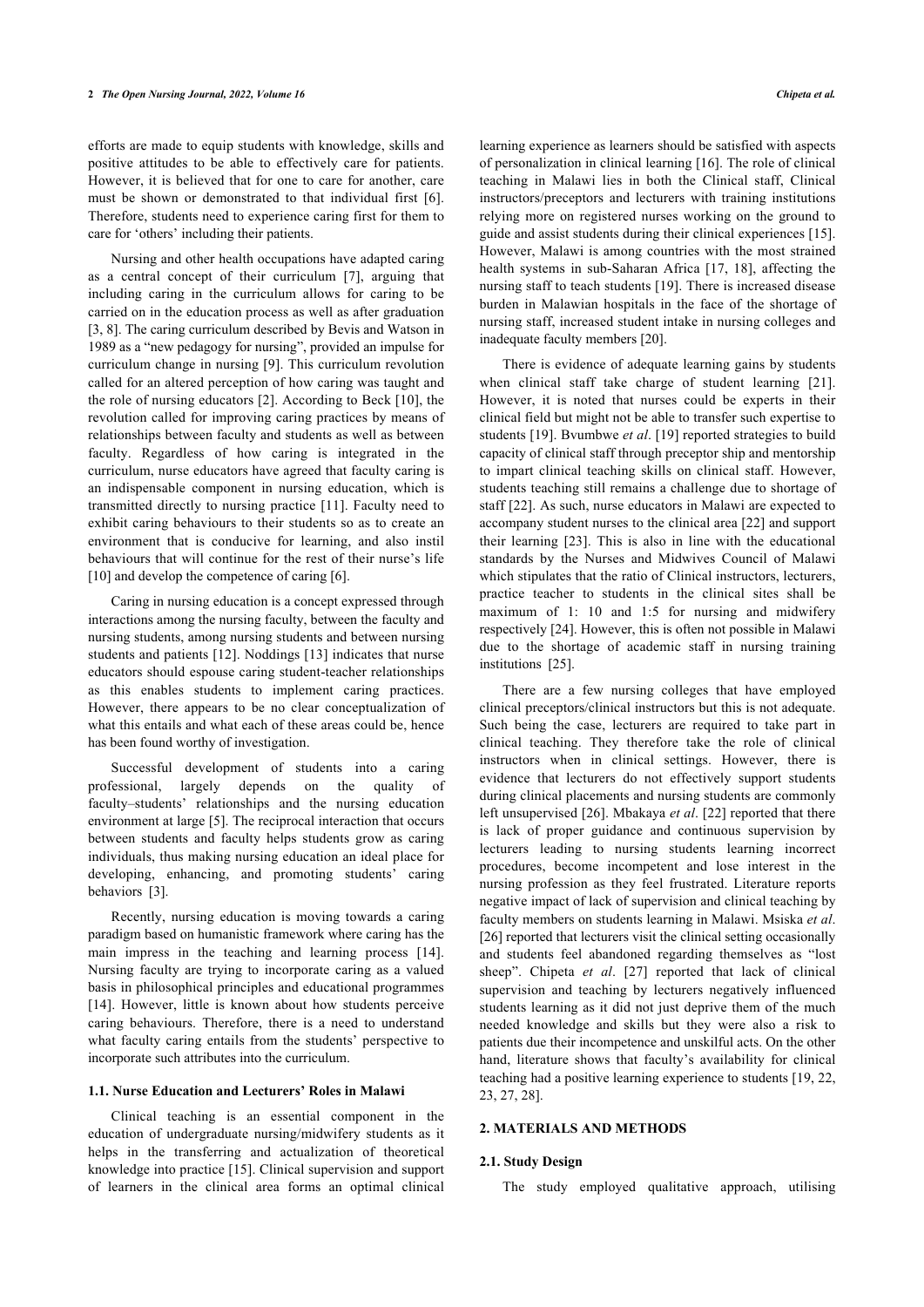descriptive phenomenology based on Edmund Husserl's philosophical ideas as a philosophy and research method [[29\]](#page-8-10). In Phenomenological research, the researcher starts with choosing a phenomenon of interest which in this study was "faculty caring". Interest in "faculty caring" developed as a result of professional experience in working with students. The phenomenology method was chosen to describe nursing and midwifery students lived experiences of caring in nursing education. It is about the world as experienced in a particular phenomenon that is at the core of that experience [[30](#page-8-11)]. It is believed that only those who live the experience can describe it [[31\]](#page-8-12). Caring is a human experience and this justified the need for a phenomenological inquiry.

#### **2.2. Participants and Data Collection**

The study was conducted at a public university in Malawi. The study interviewed ten (10) participants, determined by the theory of data saturation. The participants were recruited by the first author through the support of class coordinators who played a role of identifying the students that met the criteria of the study in terms of age and ability to communicate. The participants were recruited through purposive sampling method in that only level 3 and level 4 students who had been part of the program for three (3) to four (4) years were interviewed. They have had adequate experience with faculty and could ably provide rich data.

Data were collected from January 2016 to March 2016 using a semi-structured interview guide because it allowed the participants to express themselves fully regarding their experience. Face to face in-depth interviews were conducted by the first author at a neutral and convenient place for the participants, and each interview lasted about forty-five (45) minutes. All data were recorded digitally. During interviews, the researcher had an exclusive dialogue with the participants who had shared the caring experiences as it has been lived. To achieve transcendental subjectivity, the researcher employed the concepts of bracketing, intuition and reflexivity throughout the study. Considering the relationship between the researcher and the participants (*i.e*., lecturer and students), the researcher adopted a self-critical stance to the study, the participants, their role, relationships and assumptions in order for the study to be more credible and dependable [\[32](#page-8-13)].

Neutrality in qualitative research is analogous to objectivity in quantitative research [\[33,](#page-8-14) [34](#page-8-15)]. It is a way to ensure that the data and interpretation are based on reality, not the imagination or biases of the researcher. Researcher reflexivity is a way to improve neutrality in qualitative research. Reflexivity involves the researcher's self-disclosure of her entering assumptions, beliefs, and biases, which she is required to set aside throughout the study. This process is also known as bracketing[[35](#page-8-16)]. The researcher engaged in bracketing and reflective activities throughout the process of data collection. This included disclosing previous assumptions, beliefs and biases early in the research and journaling soon after each interview. The researcher also used reflection to analyse participant responses, and to identify and isolate preconceptions brought to the process. The researcher then compared the participants' responses with her own personal

experiences as a student. She returned frequently to the research questions to check if they were consistent and not missing out on what the participants were responding.

#### **2.3. Methodological Rigour**

In the study, methodological rigour was achieved in the following way: Firstly, in order to ensure credibility, a member checking was done whereby the researcher returned to the participants to validate the findings. Secondly, dependability was achieved by maintaining consistency in the process of data collection specifically by using the same main questions in the interview guide to all participants in order to maintain consistency of the data findings. Thirdly, conformability was achieved by incorporating participant's expressive language, presented as direct quotes from the transcribed data to provide evidence of the research findings in the report. Finally, the researcher had provided a dense description of the research methodology and the research context to enable anyone interested in the findings and conclusions of this study make an informed decision about their transferability and generalizability under their contexts.

#### **2.4. Data Analysis**

Data analysis progressed following a step by step approach as guided by Colaizzi's process for phenomenological data analysis[[36](#page-8-1)]. The first step was to transcribe verbatim the interviews that were done. The next step was to listen to the interviews as well as to read each transcription several times in order to obtain a general sense about the whole context. As the researcher listened and read through the narratives, she provided her personal-research reflections drawn from her bracketing journal. The researcher recorded her research bias activities in a journal which represented not merely reflections but also evidence of the manner in which she had set aside biases and assumptions surrounding the phenomenon. Disclosing previous assumptions, beliefs and biases early in the research process allows readers to understand the researcher's position and thus make their own judgment of the researcher's findings and interpretations [\[35\]](#page-8-16). A log of the personal reflections and experiences throughout the study enabled the researcher to isolate (bracket) any biases and provided useful insight during analysis and discussion.

This step was followed by identifying significant statements that pertained to the phenomena under study. The other step was to formulate meanings from these significant statements, and then sorting them into themes, subthemes and subcategories. Through bracketing, the essential themes reported by all participants described the phenomenon in a manner that would conceivably be recognisable by anyone experiencing the same phenomenon [\[37](#page-8-2)].

The findings were then integrated into an exhaustive description of the phenomenon, caring. Finally, the researcher validated the findings by returning to the participants to compare the researcher's descriptive results with their experience. In this case, the researcher engaged participants in reviewing transcripts and interview summaries as a safeguard against misrepresentation of their experiences and to correct biases that may have been missed during bracketing activities.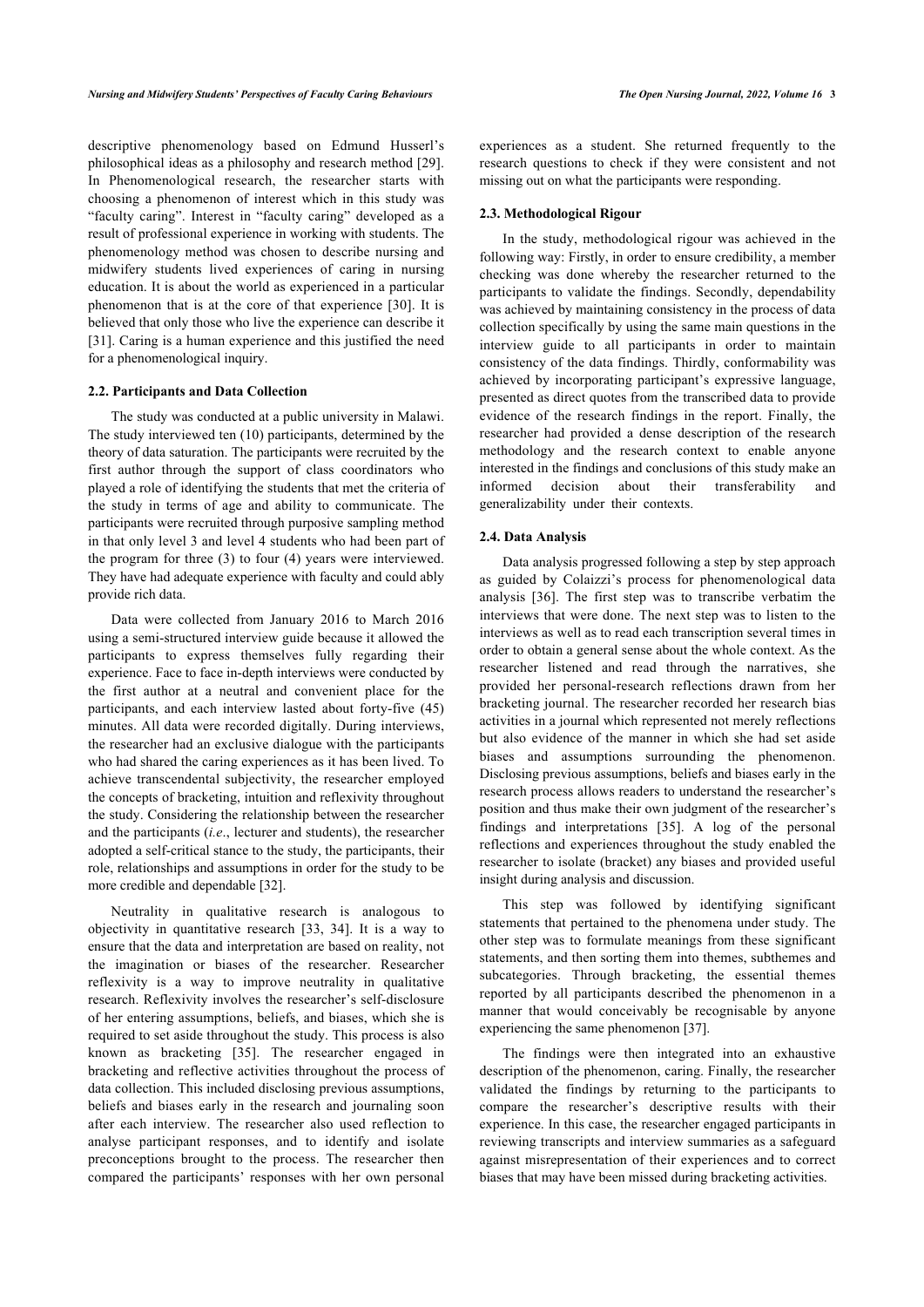### **3. RESULTS**

The purpose of this study was to explore how university students, in the Nursing and Midwifery programmes, perceive faculty caring. The following subthemes emerged: being available, being respectful, seeing the person in the student, being fair and communication.

#### **3.1. Being Available**

Being available entails to be at the disposal of participants to assist and support them in their learning and personal issues. The majority of the participants indicated that caring is reflected in the faculty's presence during clinical placement to provide clinical teaching through supportive supervision and demonstration of clinical skills. The following account of the participants' experience illustrates this:

*"I remember in my first year, at gynaecological ward, (Name of lecturer) came to demonstrate to us how to take vital signs, and he taught me how to record vital signs…. It was easy to do these procedures next time because we could remember how it was done because it was on a live individual not a doll."***(04-F-4-26)**.

Being available also meant that the faculty should be approachable to participants when they had issues to discuss with faculty that affected their learning:

"T*here was this other time whereby I had problems with my girlfriend; it was more of a personal issue but I was able to approach one of the lecturers in the department and he assisted me very well, and I was able to have some solutions to the problems that affected my academic life…."***(10-M-3-23).**

Likewise another participant said:

*"I felt like the lecturer was more open with me, he was able to talk to me like he was talking to a friend not to a student, and he was more open that I was able to express myself too. I think if lecturers are open enough to us so that we should not fear them as it looks like with other lecturers, learning would go on well…."***(08-M-3-24).**

However, some participants indicated that the faculty is not available to supervise students and demonstrate skills in the clinical area as expected. The participants felt uncared for due to inadequate supervision and demonstration. The following excerpt captures concerns which were expressed by most of the participants.

*"Mainly when we learn in class and go for clinical allocation, we expect that our lecturers would visit us to demonstrate more on what we had learnt just like all other schools,…. and that is really lacking in our department. …They would say I went for supervision, when one would ask what I have learnt, I would say nothing because they never demonstrated anything".***(04-F-4-26).**

Likewise, other participants stated that the faculty would come in the first week and never come back:

*"Most of the time, they come in the first week and when they come for the first time, it takes a long time for them to come again … they would just tell us they are coming back but they don't come".***(02-F-4-28).**

The participants also felt that lecturers were not really available as they would spend very few minutes in the ward, and then only focused on telling the students to do case studies but not for clinical teaching. Another participant made the following comment.

*"They say do ABCD, but they are not there to help you…they come talk for two (2) to three (3) minutes, do case studies, and off they go and seriously to me… if I have learnt then it is that pimping learning not seriously being equipped with the knowledge and skills that I desired because the lecturers were not there for me".***(04-F-4-26).**

The participant also noted that sometimes lecturers combined their clinical supervision trips with personal objectives, and ended up only achieving their objectives without teaching them. One had this to say:

*"For example, during high risk midwifery practice, we were in the ward for about eight weeks, but had only seen one lecturer coming, and the lecturer was not coming to the ward for practice or to teach us what to do, rather he was coming for his research data collection."***(03-F-4-27).**

#### **3.2. Being Respectful**

Caring behaviours were reflected in the faculty's ability to respect students both in the classroom and clinical area. Participants felt respected when a lecturer observes a student doing something, and then makes corrections in a humble and respectful way.

*"I had an experience where a lecturer came in and explained, that I want to see you doing this procedure and explained what was to be done in that procedure. To me, I saw it to be caring because whatever mistakes that I did on that procedure… she didn't tell me right away there as that could have affected my feelings; but she called me aside and told me what I was supposed to do …. That was caring,"***(07-F-3-30).**

However, some participants felt that there was lack of respect to participants when faculty shouted at them in the presence of patients on something that is not life threatening. It was observed that some faculty, whenever they went for supervision, focused on observing mistakes and ignored the good things students were doing. This was demotivating for the participants. Another participant emotionally stated that:

*"…I had made some mistakes during a certain procedure in the clinical area, and it was not life threatening and that the lecturer's comments would have been discussed privately without the patient… Yet the lecturer decided to talk to me in a tone that was more like shouting… and then I looked like somebody who did not know what I was doing in front of the patient… which really demotivated me a lot."***(08-M-3-24).**

#### Another participant added:

*"Some lecturers when they have come for clinical practice, they don't teach you, they simply observe mistakes and then from those mistakes, they will shout at you."***(10-M-3-23).**

In another incident, another participant felt un-respected being discussed in the presence of fellow students. And sometimes, they were used as examples in class, based on the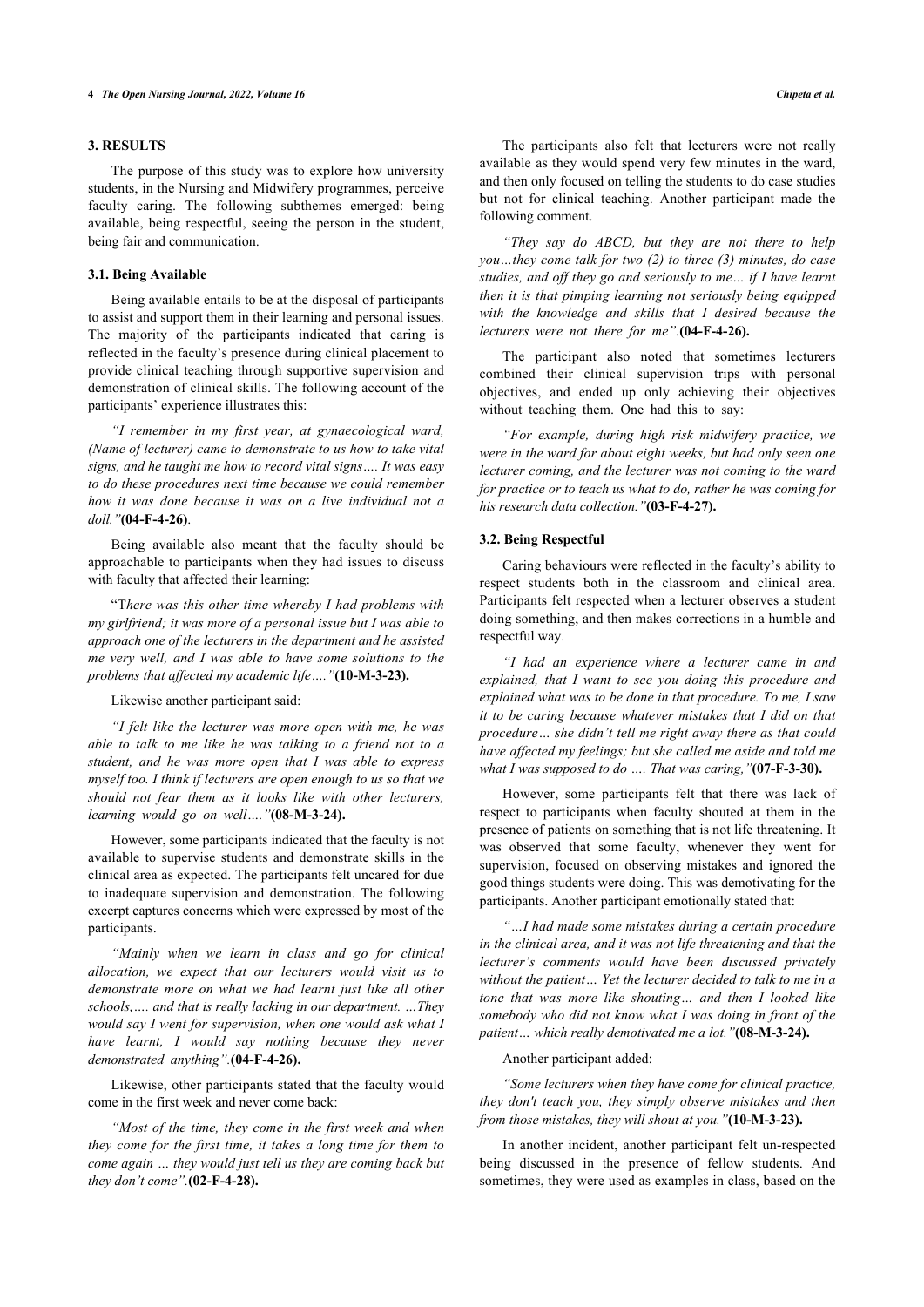wrongs they did in the ward. They felt there was breach of confidentiality which was embarrassing to the students as well making them lose concentration in that class.

#### One participant said this whilst crying:

*"I could not understand why she came up with those words, and she was talking in the presence of some students… I could not understand how a professional lecturer could utter those words in the presence of other students…"***(06-F-3-34).**

# She added,

"Because even when I went to the classroom, the same lecturer was giving examples of what had happened in that session… and I failed to concentrate in class."

#### **3.3. Seeing the Person in the Student**

Seeing the person in the student in this context refers to the faculty's ability to take the student not just as an academic being but as a human being as well; lecturers should get to know the students better by being involved in their lives and not just being concerned with classroom and clinical performance. The following excerpts illustrate this.

*"I had some problems of which one lecturer noticed that I was really going through some problems, and he approached me and we discussed what was going on… if it were other lecturers, when you are not concentrating in class, they will just shout at you …But this particular lecturer took it to another level to say we are all humans; we all have our problems in life and maybe this particular person cannot just choose not to be concentrating in class…."***(01-F-4- 26).**

#### Another said:

*"The way the lecturer talked to me made me realise that there are people in the faculty that really care for us; people that are concerned with our wellbeing as people too, and then they are ready to help."***(05-M-4-26).**

Participants felt that lecturers should get to know their students better by being involved in the students' lives, and not just being concerned with classroom and clinical performance. One participant had this to say.

*"… what I have seen so far with our department is that our lecturers don't really know us… they just know that we are students and we are doing nursing… they are much concerned with our academic performance but they don't know more about the problems that we face individually."***(08-M-3-24).**

#### **3.4. Being Fair**

Being fair in this context is described in terms of fair allocation of marks as well as giving students the grades they deserve. The following comment confirms this.

"*There are other lecturers who really don't give marks which you think you are supposed to get. Sometimes, you know that what you wrote was not that perfect but sometimes, you say that I think I did well, and when you see the marks that came out of there, you say maybe the lecturer was not generous enough".***(01-F-4-26).**

During conflicts between clinical staff and students, the

students felt it was fair when faculty did not just take what the nurses said but rather hear the student's side of the story before making conclusions. One of the participants said:

*"It was a caring experience because in other cases, the lecturer would just take what the nurse in-charge said, and then they punish us without hearing from our side because somebody would not expect an in-charge to be lying…"***(01- F-4-26).**

However, there were other participants who indicated that sometimes students were not given a chance to explain their side of the story, and the lecturers made decisions based on what the clinical nurses had said. They thought that sometimes nurses can exaggerate issues because they are not on good terms with the students. One participant expressed it this way:

*"I have one experience when we were located at (name of hospital), there were a lot of bad reports from the nurses, so what happened was that the lecturers got all the reports and called for a meeting here at school. They called one student at a time to explain why they were misbehaving; yet they never gave us a chance to explain our side. So I felt that it was uncaring…"* (laughed) (**10-M-3-23).**

As a result of not hearing students' side of the story, the students felt that they all seemed to be troublemakers, and this created fears in those students who were not part of the wrong things that happened. One participant made the following comment:

*"When lecturers come for supervision and hear the bad reports about the students, they do not really know the root cause of the problem… neither the student(s) who started the whole thing because as students we cannot reveal our fellow students…. As a result, all students in that allocation are labelled as bad students when it's not always the case"***(08- M-3-24).**

#### **3.5. Communication**

Communication as a caring behaviour, in this context, entailed the faculty's ability to communicate in advance issues pertaining to classes, assessments and personal welfare of students. One participant made the following comment:

*"I don't know what the problem is with the department but communication is poor, even when we are having classes, sometimes you have to call, to ask if the lecturer is coming for his lesson… and not the faculty who was supposed to teach communicating to us*". **(07-F-3-30).**

#### Another participant added:

*"Most of the times, there are issues of communication failure…we thought it could have been better if we were told earlier about a thing but it was delayed, and there was a little misunderstanding and disagreements between the students and the lecturers".***(08-M-3-24).**

#### **4. DISCUSSION AND RECOMMENDATIONS**

Students perceived caring as the faculty's availability to students in the clinical setting during clinical supervision to meet educational needs, and also the availability of faculty to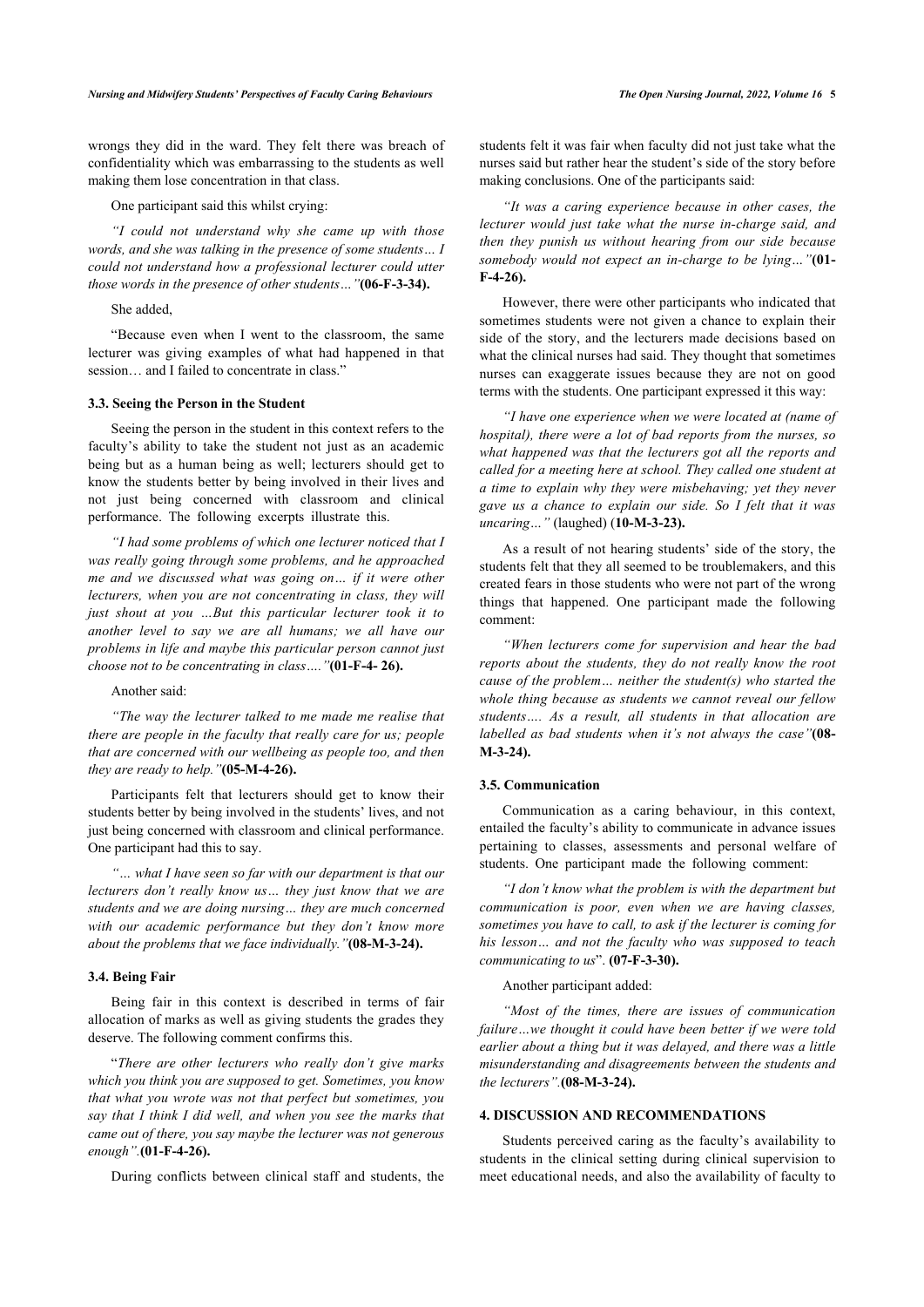counsel, guide and provide advice when they had personal problems. Labrague *et al*. [\[6\]](#page-7-5) showed that faculty's availability and provision of a supportive learning environment were important components of caring interaction. In one study, Madhavanpraphakaran *et al*. [\[38](#page-8-17)] examined the perceptions of effective clinical instructors in Omani students, and the majority of the nursing students viewed qualities such as being approachable, begin supportive, and helpful as some of the most important faculty characteristics.

Supportive supervision and demonstration of clinical skills in the clinical area were seen as caring to students. This is in relation to studies that have described support, instruction and guidance as caring [\[1,](#page-7-0) [39](#page-8-18)]. According to Begum and Slavin [[1](#page-7-0)], caring within the context of nursing education was a display of a helpful attitude by nurse educators towards the students, which they did through guiding, advising, instructing and encouraging. Students become confident and motivated to learn, and they attach great significance to such clinical learning encounters when the faculty engages clinical teaching through direct patient care, and this is consistent with the findings by Msiska *et al*. [\[26\]](#page-8-7). On the other hand, Corlett [\[40](#page-8-19)] found out that clinical teaching, through direct patient care, is disruptive, unrealistic and frustrating, arguing that this is meant for clinical nurses and not faculty members. According to Corlett [\[40](#page-8-19)], students and preceptors did not regard faculty as clinically credible arguing that the 'hands on' teaching of clinical skills was meant for the preceptors. However, since Malawi is faced with shortage of clinical nurses [\[26](#page-8-7)], this poses a challenge to nurses as they have to balance between patients care and teaching students [[25\]](#page-8-6) and hence the need for faculty to partake into the role of clinical teaching. To this end, there is need to train clinical preceptors who should sorely take the role of clinical teaching as it has universally been accepted as an approach to strengthen students' clinical learning.

The study revealed caring as respectful when students were talked to by the faculty in a respectful manner, and not being shouted at, in the presence of patients, nurses and fellow students. The findings under this theme are similar to those findings in the previous studies [[41,](#page-8-20) [42](#page-8-21)]. These studies rated "respect" higher than other caring characteristics.

Coyle - Rodgers [\[7\]](#page-7-6) explored caring from both the perspectives of students and instructors, and the theme "respect as caring" emerged from the perspectives of instructors. They described their general approach to interaction with students in the clinical areas. Coyle – Rogers' [\[7\]](#page-7-6) findings indicated that the instructors acknowledged that students make errors but it is one thing to be aggressive and intervene in errors and another thing to be juts aggressive so that it sounds like you are just wrenching at people.

The findings also emphasised the need for a caring faculty not to only focus on impartation of knowledge and skills but also to take into consideration that student are humans too. Relative to this, Walters [\[43\]](#page-8-22) established that students felt cared for by the instructor who is concerned and interested in the students as people who may have other life responsibilities. Apart from academic pressures, students face personal problems resulting from family issues affecting their learning. This is the reason, Jones[[44\]](#page-8-23) stated that nursing is a demanding course and students may have issues in their personal life that can impact their ability to cope with such challenges hence they would need support from faculty. Such students may approach faculty advisors or instructors to assist in dealing with such personal problems, but in many cases, they simply struggle and flounder [\[45\]](#page-8-24). In contrast, the current study found out that students require a faculty member who is able to identify those students that seem to be having problems, arguing that most faculty members are unapproachable and hence posing difficulties for the student to take the first step, and this was regarded as uncaring. These findings are consistent with the findings from the study by Coyle - Rogers [[7\]](#page-7-6) who studied faculty perception of caring. Interestingly, though looking from another perspective, faculty also found out that they are caring enough when they recognise in the student the need for supportive assistance.

Students in the study claimed that faculty know them as students who are pursuing nursing and midwifery education, and that is an academic relationship, but not knowing them as human beings who have other personal needs. According to Bacon [[46\]](#page-8-25), honestly knowing your students becomes a clear intention of looking beyond the surface of the students.

Being fair in this context entailed fair grading and being non-judgmental when resolving conflicts between students and clinical nurses in the clinical area. These findings concur with the findings by Bacon[[46\]](#page-8-25) who argued that caring faculty should not be judgmental but have an open mind and take the information, analyse, make a decision for your own and not just based on what others have said.

Poor interpersonal relationships amongst the ward sisters and students as well as negative attitude of the ward sisters towards student nurses, are a cause of concern to student nurses [[39](#page-8-18)]. Malawi is no exception to such poor interpersonal relationship as reported by Msiska *et al*. [[26](#page-8-7)] that **s**ome of the nurses do display dismissive attitudes towards students, and in some clinical settings, the atmosphere is hostile and oppressive. Conflicts between students and nurses could be related to the different academic levels of student nurses and clinical nurses [[26](#page-8-7)]. University nursing and midwifery students are being trained at Bachelors' degree level which is higher than what most of the nurses in Malawi working in the practice area have, and this has often resulted in frustration among the older nurses resulting in hatred against the students- nurses. This then calls for faculty members to be open-minded and seek to resolve conflicts between nurses and students objectively [[46\]](#page-8-25).

The findings also showed that students were of the view that a caring faculty should give grades that they deserve after assessments. Fair assessments are important because they drive students' motivation toward learning [[47\]](#page-8-26). Unfair assessments may make nursing students disappointed and unmotivated [\[48](#page-8-27)]. For Moreno[[49](#page-8-28)] assessments and feedback in education context should be regarded as crucial to improve knowledge and skill acquisition. It is not just a matter of giving the students the grades for them to calculate their marks, and see how much they should get in the end of semester, but rather benchmark feedback which can assist students to learn and understand the areas that were assessed. The authors therefore suggest that faculty should have feedback mechanisms in place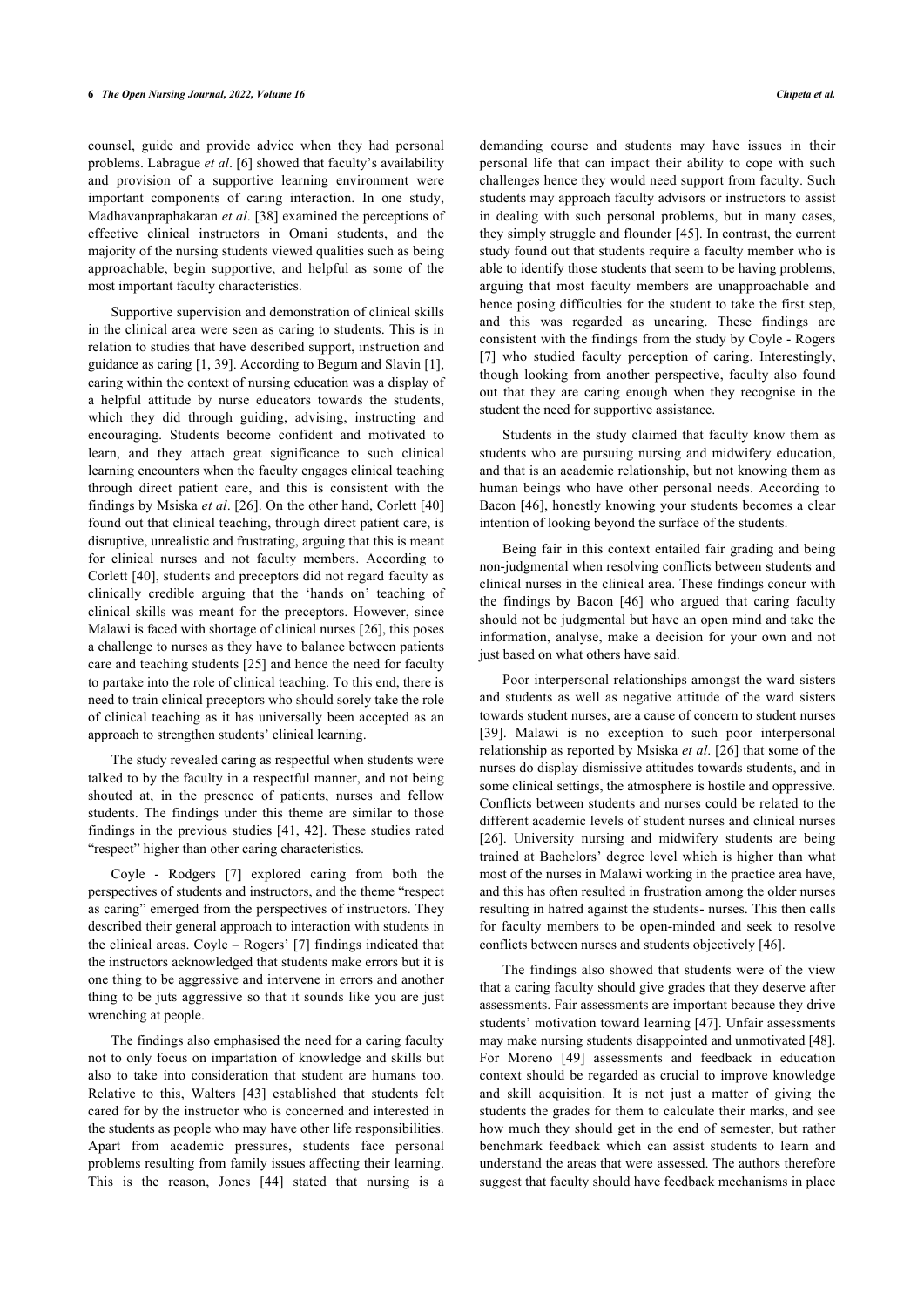in order to promote students' understanding of their grades.

The students were also of the view that faculty should actively communicate in advance on issues that concern their learning, and/or if they are to be late for classes or assessments and/or when classes have been cancelled, at least to show that they care. While communication, as in an interpersonal relationship, has been cited by others as a caring behaviour, little has been documented on this attribute as a caring behaviour [\[1\]](#page-7-0). It has been revealed in the current study that if lecturers communicate to students about their availability for classes or assessments, it prepares the students well. Like with other class interactions, students need to know what to expect next. Advance communication implies a proactive role in informing students what is expected of them, and it helps the students to take an active role in their learning, while also denoting faculty's remorse and concern for students. This is the very same experience students had at the Manchester Metropolitan University (MMU). At the MMU, for example, most students admitted that, while they had in many occasion been late for classes, they made sure that they communicate in advance to their lecturers [[50\]](#page-8-29).

# **4.1. Implication to Nursing Education, Practice and Research**

The students' perceptions are worth considering as a viable means for nurturing caring in student nurses. It is in this view that these findings will help faculty to develop and strengthen caring attributes as perceived by their students. More research would be required to understand faculty caring from the perspective of nursing students and faculty in Malawi and Africa to improve nursing education. The findings have an impact on faculty-students relationships and a better approach is required to look into students counselling on personal problems.

# **CONCLUSION**

The main focus of this study was to explore faculty caring from the perspective of university students doing nursing and midwifery degree programme in Malawi. The findings will make significant contribution to nursing education. The findings also availed relevant information regarding the behaviours of university lecturers in the Nursing and Midwifery degree programme at one of the public universities in Malawi. The findings thus provide these faculty/lecturers with important insights into student's perceptions of how such students have perceived and experienced caring behaviours from them (lecturers). Their statements suggest the best way to demonstrate "care for them," which may defer from any other. If nursing faculty members know the behaviours students view as "caring behaviours", then they can incorporate these behaviours into their day-to-day interactions with the students and make caring more visible and humanly.

#### **LIMITATIONS OF THE STUDY**

The limitations of this study must be acknowledged. Firstly, the use of purposive sampling, which enrolled only 10 participants and on the criterion of level of experience (level 3 and level 4 students) and ability to articulate their experience, does not guarantee that all voices were sufficiently heard. The findings and recommendations therefore ought to be interpreted very cautiously. Secondly, the nature of the relationship between the interviewers and the interviewee (lecturer and student), may have influenced the students' **responses**.

#### **AUTHORS' CONTRIBUTIONS**

MC and BG designed the study design, while MC also collected and analysed the data as well as drafting the manuscript. BG and TB made critical revisions for important intellectual content.

#### **ETHICS APPROVAL AND CONSENT TO PARTICIPATE**

Ethical approval to conduct the study was obtained from the College of Medicine Research and Ethics Committee (COMREC), with reference number P.04/15/1714. Permission was sought from the University administration.

#### **HUMAN AND ANIMAL RIGHTS**

No animals were used in this research, but human rights were respected by maintaining anonymity, confidentiality, veracity and non-discrimination throughout the study. Respondents signed a written informed consent before participating in the study. They were free to withdraw from the study at any time.

#### **CONSENT FOR PUBLICATION**

All participants gave informed consent.

#### **AVAILABILITY OF DATA AND MATERIALS**

The authors only used the primary data that was collected from participants for the purpose of this research.

#### **FUNDING**

None.

# **CONFLICT OF INTEREST**

The authors declare no conflict of interest, financial or otherwise.

#### **ACKNOWLEDGEMENTS**

We are indebted to the research participants, who willingly shared their precious time and information.

# **APPENDIX 1: INTERVIEW GUIDE**

#### **Interview Guide**

| Participants | code |
|--------------|------|
| Date         |      |

# **Introduction and purpose of the interview**

My name is Mep Coretta Chipeta, currently pursuing a Master's Degree program in nursing and midwifery education at Kamuzu College of Nursing (one of the constituents of the University of Malawi). As part of program requirement, I am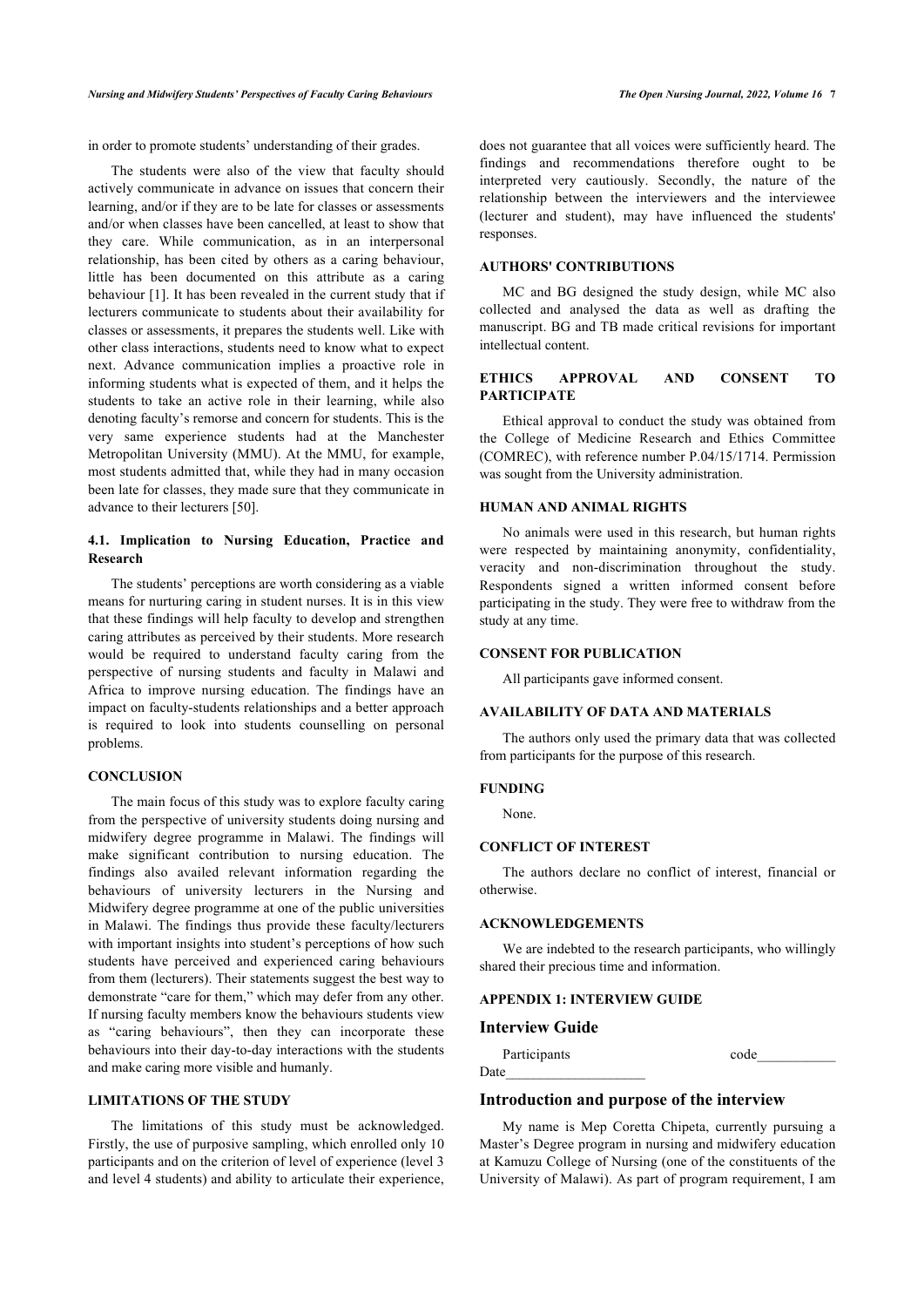carrying out a study on "Faculty Caring: Perspectives from Mzuzu University Nursing and Midwifery Students". As indicated in the participants' information, the purpose of this interview is to get information from you as one of the students regarding your perception of faculty caring. The information you will provide will help promote a caring learning environment which will in turn promote the profession of nursing by graduating nurses who will effectively care for their patients.

# **Demographic data**

- 1. Gender
- 2. Age of student\_\_\_\_\_\_\_\_\_\_\_\_\_
- 3. Level of study

# **Questions and Probes**

1. How would you describe caring in nursing education from you own experience and understanding?

2. How do you relate your understanding of caring to your experience at the institution (MZUNI)? *(Thoughts, feelings and concerns regarding faculty caring at MZUNI)*.

3. Would you describe any experience or situation you have with faculty you would term a caring interaction? *(Thoughts, feelings and perceptions about the experience)*.

4. What impact did that caring experience have on you as a student, both positive and negative impact? *Probe for examples of the effects or impact of that caring behaviour; feelings during that incidence; feelings now.*

5. Would you describe any experience or situation you have with faculty you would term an uncaring interaction? *(Thoughts, feelings and perceptions about the experience).*

6. What impact did that uncaring experience have on you as a student? *Probe for examples of the effects of that uncaring behaviour; feelings during that experience; feelings now; how you would have loved to be treated.*

# **Closing remarks**

That concludes our interview. Thank you so much for coming and sharing your thoughts and opinions with me. If you have additional information that you did not get to say in the interview, please feel free to contact me any time.

#### **APPENDIX 2: TRANSCRIPTION SYMBOL**

<span id="page-7-10"></span><span id="page-7-9"></span><span id="page-7-0"></span>

| <b>Transcription Symbol</b> |                                   | <b>What it Symbolises</b>                                                                                                                                                                                                                                                                                                                                                                                                                                       |        |                                                                                                                                                                                                                                             |
|-----------------------------|-----------------------------------|-----------------------------------------------------------------------------------------------------------------------------------------------------------------------------------------------------------------------------------------------------------------------------------------------------------------------------------------------------------------------------------------------------------------------------------------------------------------|--------|---------------------------------------------------------------------------------------------------------------------------------------------------------------------------------------------------------------------------------------------|
| No-Sex-L-Age                |                                   | A Speaker Identifier:<br>No: stands for a number assigned chronologically indicating number of the interview session.<br>Sex is represented by F or M depending on whether the participant was female or male respectively.<br>L: stands for level of study and is represented by 3 or 4 depending on whether the participant is in Level 3 or 4.<br>Age: stands for age of the participants<br>An example of a code using this speaker identifier is 1-M-3-30. |        |                                                                                                                                                                                                                                             |
|                             | <b>REFERENCES</b>                 |                                                                                                                                                                                                                                                                                                                                                                                                                                                                 | [10]   | Beck CT. Caring within nursing education: a metasynthesis. J Nurs<br>Educ 2001; 40(3): 101-9.                                                                                                                                               |
| $[1]$<br>$[2]$              | 2012; 32(3): 332-6.               | Begum S, Slavin H. Perceptions of "caring" in nursing education by<br>Pakistani nursing students: an exploratory study. Nurse Educ Today<br>[http://dx.doi.org/10.1016/j.nedt.2011.10.011] [PMID: 22071274]<br>Hall LR. Perceptions of faculty caring: Comparison of distance and                                                                                                                                                                               | [11]   | [http://dx.doi.org/10.3928/0148-4834-20010301-04]<br>[PMID:<br>113025371<br>Kube ML. The relationship of nursing faculty clinical teaching<br>behaviors to student learning a dissertation submitted. College of Saint<br>Mary 2010.        |
|                             | State, Terre Haute, Indiana 2010. | traditional graduate nursing students (Doctoral dissertation). Indiana                                                                                                                                                                                                                                                                                                                                                                                          | $[12]$ | Brown LP. Revisiting our roots: caring in nursing curriculum design.<br>Nurse Educ Pract 2011; 11(6): 360-4.<br>[http://dx.doi.org/10.1016/j.nepr.2011.03.007] [PMID: 21459042]                                                             |
| $\lceil 3 \rceil$           |                                   | Labrague LJ. Caring competencies of baccalaureate nursing students<br>of Samar State University. J Nurs Educ Pract 2012; 2(4): 105.<br>[http://dx.doi.org/10.5430/jnep.v2n4p105]                                                                                                                                                                                                                                                                                | $[13]$ | Noddings N. The challenge to care in schools. $2nd$ Edition. Teachers<br>college press 2015.                                                                                                                                                |
| [4]                         | Med Educ Pract 2011; 2: 173-85.   | Khouri R. Impact of an educational program on nursing students'<br>caring and self-perception in intensive clinical training in Jordan. Adv<br>[http://dx.doi.org/10.2147/AMEP.S21201] [PMID: 23745088]                                                                                                                                                                                                                                                         | $[14]$ | Salehian M, Heydari A, Aghebati N, Karimi Moonaghi H. Faculty-<br>student caring interaction in nursing education: An integrative review.<br>J Caring Sci 2017; 6(3): 257-67.<br>[http://dx.doi.org/10.15171/jcs.2017.025] [PMID: 28971076] |
| $\lceil 5 \rceil$           |                                   | Labrague LJ, McEnroe-Petitte DM, Papathanasiou IV, et al. Nursing<br>students' perceptions of their instructors' caring behaviors: A four-<br>country study. Nurse Educ Today 2016: 41: 44-9.                                                                                                                                                                                                                                                                   | $[15]$ | Duteau J. Making a difference: the value of preceptorship programs in<br>nursing education. J Contin Educ Nurs 2012; 43(1): 37-43.<br>[http://dx.doi.org/10.3928/00220124-20110615-01]<br>[PMID:                                            |

<span id="page-7-15"></span><span id="page-7-14"></span><span id="page-7-13"></span><span id="page-7-12"></span><span id="page-7-11"></span><span id="page-7-5"></span><span id="page-7-4"></span><span id="page-7-3"></span><span id="page-7-2"></span><span id="page-7-1"></span>[\[http://dx.doi.org/10.1016/j.nedt.2016.03.013\]](http://dx.doi.org/10.1016/j.nedt.2016.03.013) [PMID: [27138481](http://www.ncbi.nlm.nih.gov/pubmed/27138481)] [6] Labrague LJ, McEnroe-Petitte DM, Papathanasiou IV, Edet OB, Arulappan J. Impact of instructors' caring on students' perceptions of their own caring behaviors. J Nurs Scholarsh 2015; 47(4): 338-46. [\[http://dx.doi.org/10.1111/jnu.12139](http://dx.doi.org/10.1111/jnu.12139)] [PMID: [25959595\]](http://www.ncbi.nlm.nih.gov/pubmed/25959595)

<span id="page-7-16"></span><span id="page-7-6"></span>[7] Coyle-Rogers P. Shared Success: The Challenge of Caring for Today's Health Occupations Educators. Journal of Career and Technical Education 2004; 20(2): 9-26. [\[http://dx.doi.org/10.21061/jcte.v20i2.633\]](http://dx.doi.org/10.21061/jcte.v20i2.633)

<span id="page-7-17"></span><span id="page-7-7"></span>[8] McEnroe-Petitte DM. Impact of faculty caring on student retention and success. Teach Learn Nurs 2011; 6(2): 80-3. [\[http://dx.doi.org/10.1016/j.teln.2010.12.005](http://dx.doi.org/10.1016/j.teln.2010.12.005)]

<span id="page-7-8"></span>[9] Bevis EO, Watson J. Toward a caring curriculum: A new pedagogy for nursing. Boston: Jones and Barlett 2000.

[21688761\]](http://www.ncbi.nlm.nih.gov/pubmed/21688761) [16] Berntsen K, Bjørk IT. Nursing students' perceptions of the clinical

learning environment in nursing homes. J Nurs Educ 2010; 49(1): 17-22.

[\[http://dx.doi.org/10.3928/01484834-20090828-06\]](http://dx.doi.org/10.3928/01484834-20090828-06) [PMID: [19731888\]](http://www.ncbi.nlm.nih.gov/pubmed/19731888)

- [17] Bandazi S, Palen J, von Zinkernagel D, Dohrn J, Yu-Shears J. Building nurse and midwifery capacity in Malawi: A partnership between the government of Malawi and the PEPFAR/Nursing Education Partnership Initiative (NEPI).
- [18] Tumusiime P, Walker O, Asbu EZ, Awases M, Kariyo PC. Health systems in sub-saharan Africa: what is their status and role in meeting the health millennium development goals. In: Marylin A Deluca, Agnes Soucat, Eds. Transforming the global health workforce.